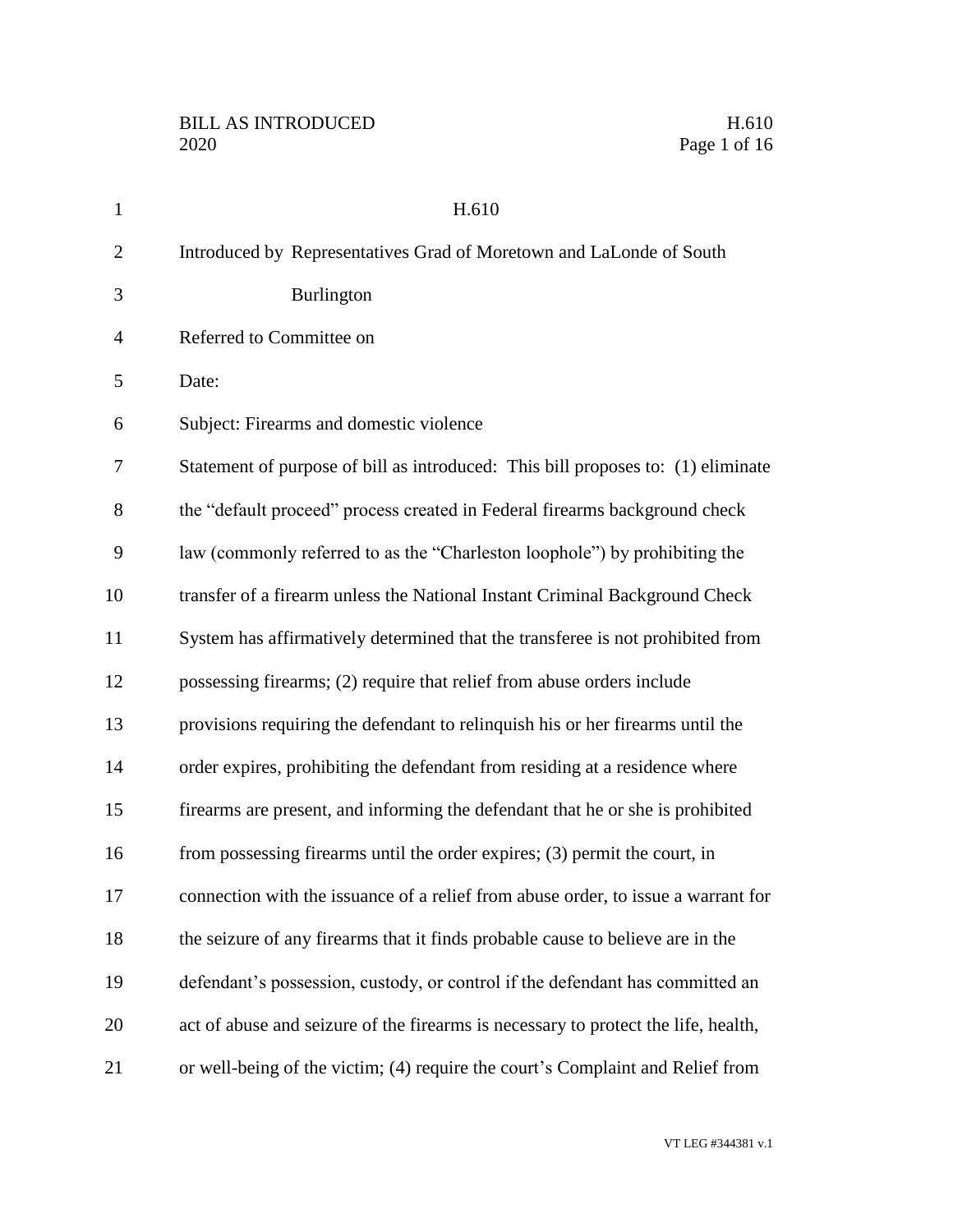| $\mathbf{1}$   | Abuse and supporting Affidavit to specifically include questions requiring the      |
|----------------|-------------------------------------------------------------------------------------|
| $\overline{2}$ | plaintiff to state with particularity the type and location of any firearm in the   |
| 3              | defendant's possession, ownership, or control; (5) make it a crime for a person     |
| $\overline{4}$ | to possess a firearm if the person is the subject of a relief from abuse order; (6) |
| 5              | require law enforcement agencies to annually provide data to the Department         |
| 6              | of Public Safety identifying the numbers of temporary and final RFA orders          |
| 7              | served during the previous year, as well as the number of firearms collected        |
| 8              | pursuant to the orders; (7) permit a family or household member to file a           |
| 9              | petition for an Emergency Risk Protection Order; (8) authorize health care          |
| 10             | providers to inform a law enforcement officer when the health care provider         |
| 11             | reasonably believes that a patient poses an extreme risk of causing harm to         |
| 12             | himself or herself or another person by purchasing, possessing, or receiving a      |
| 13             | dangerous weapon or by having a dangerous weapon; and (9) clarify that a            |
| 14             | court may order, as a condition of release prior to trial, that a defendant not     |
| 15             | possess a firearm or other weapon.                                                  |
|                |                                                                                     |

| 16<br>An act relating to firearms and domestic violence |  |
|---------------------------------------------------------|--|
|---------------------------------------------------------|--|

- It is hereby enacted by the General Assembly of the State of Vermont:
- 18 \* \* \* Background Checks \* \* \*
- Sec. 1. 13 V.S.A. § 4019 is amended to read:
- § 4019. FIREARMS TRANSFERS; BACKGROUND CHECKS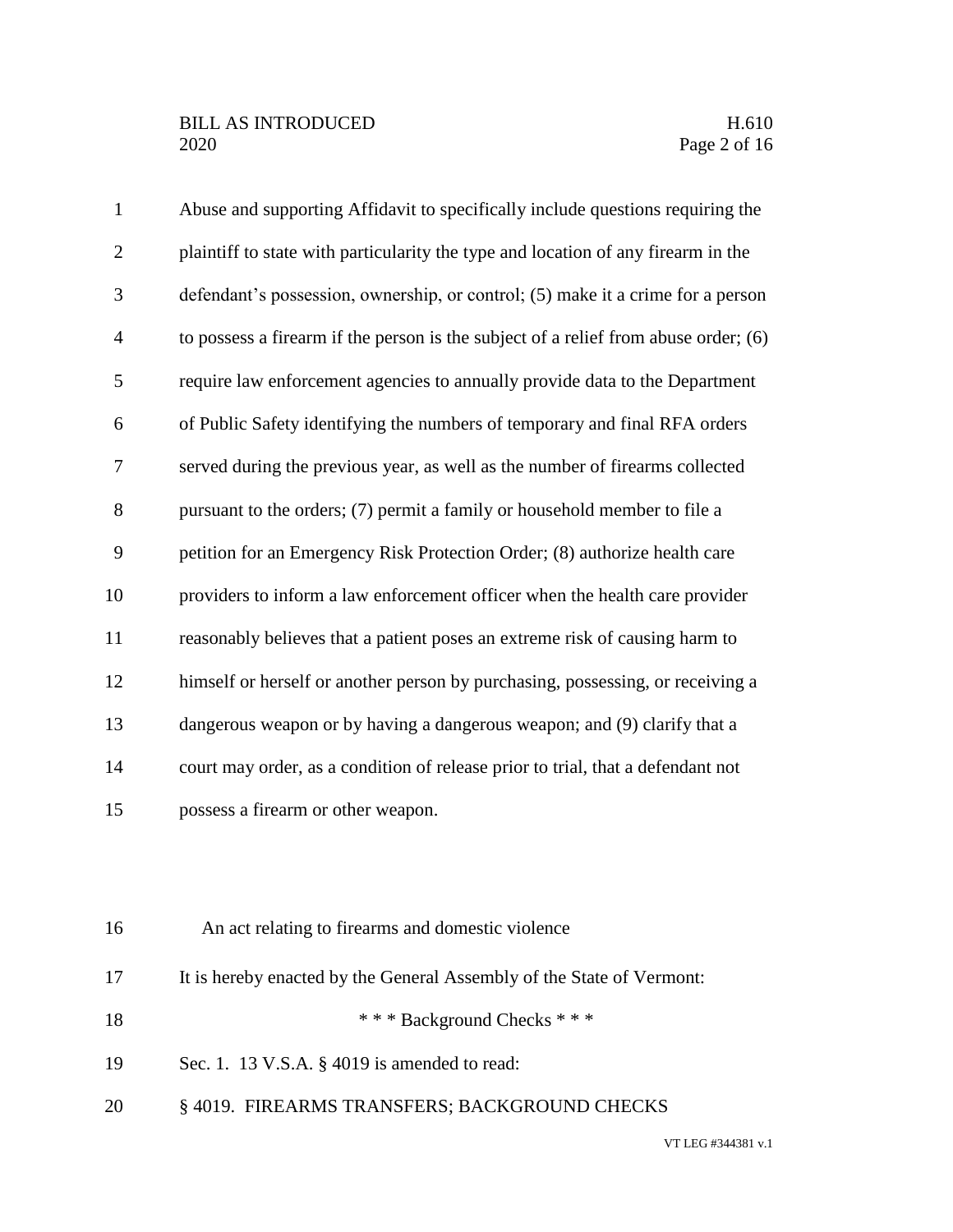| $\mathbf{1}$   | (a) As used in this section:                                                     |
|----------------|----------------------------------------------------------------------------------|
| $\overline{2}$ | * * *                                                                            |
| 3              | (4) "Licensed dealer" means a person issued a license as a dealer in             |
| 4              | firearms pursuant to 18 U.S.C. $\S$ 923(a).                                      |
| 5              | (5) "Proposed transferee" means an unlicensed person to whom a                   |
| 6              | proposed transferor intends to transfer a firearm.                               |
| 7              | (6) "Proposed transferor" means an unlicensed person who intends to              |
| 8              | transfer a firearm to another unlicensed person.                                 |
| 9              | (7) "Transfer" means to transfer ownership of a firearm by means of              |
| 10             | sale, trade, or gift.                                                            |
| 11             | (8) "Unlicensed person" means a person who has not been issued a                 |
| 12             | license as a dealer, importer, or manufacturer in firearms pursuant to 18 U.S.C. |
| 13             | $§$ 923(a).                                                                      |
| 14             | $(b)(1)$ Except as provided in subsection (e) of this section, an unlicensed     |
| 15             | person shall not transfer a firearm to another unlicensed person unless:         |
| 16             | (A) the proposed transferor and the proposed transferee physically               |
| 17             | appear together with the firearm before a licensed dealer and request that the   |
| 18             | licensed dealer facilitate the transfer; and                                     |
| 19             | (B) the licensed dealer agrees to facilitate the transfer.                       |
| 20             | (2) A person shall not, in connection with the transfer or attempted             |
| 21             | transfer of a firearm pursuant to this section, knowingly make a false statement |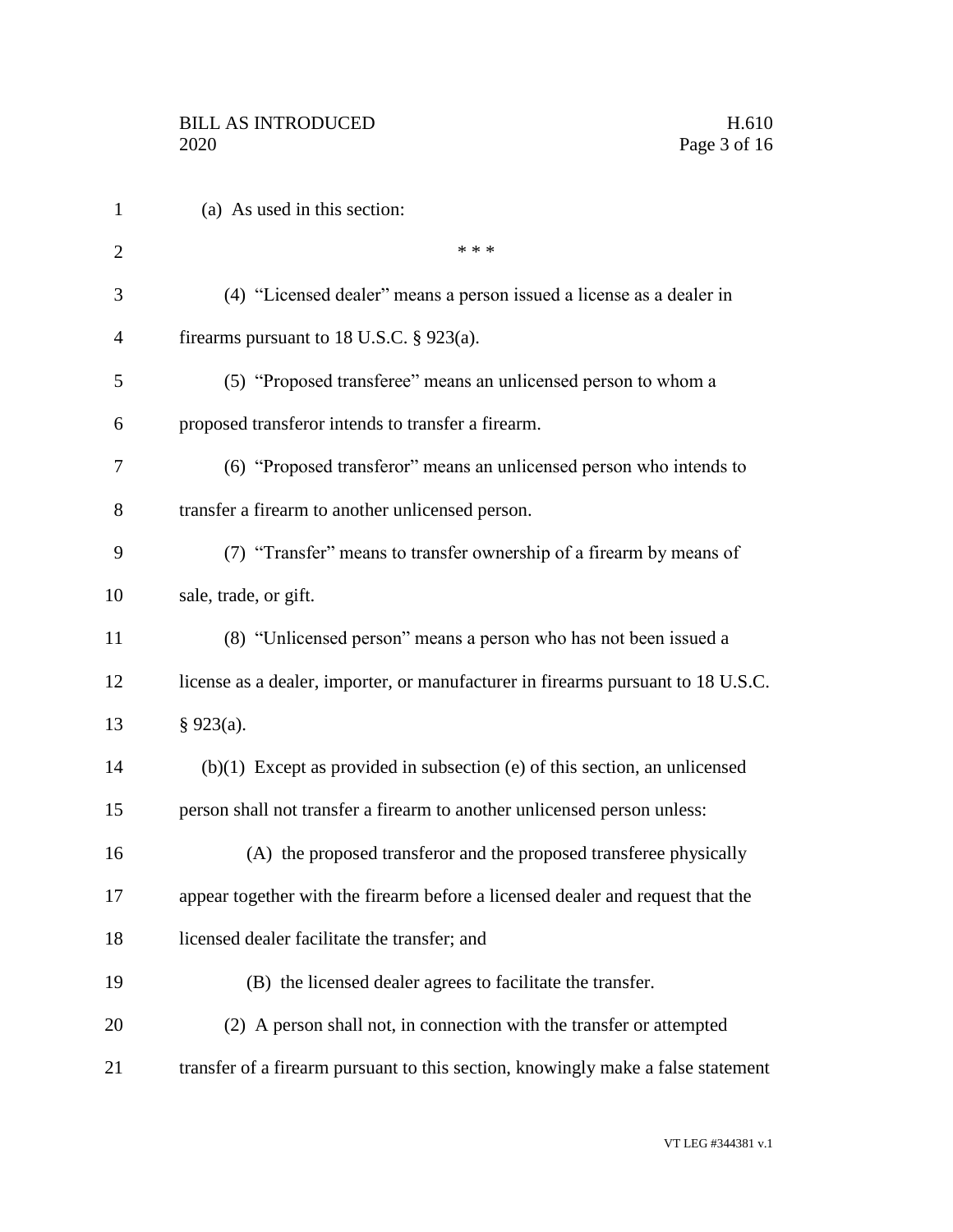# BILL AS INTRODUCED H.610<br>2020 Page 4 of 16

| $\mathbf{1}$   | or exhibit a false identification intended to deceive a licensed dealer with             |
|----------------|------------------------------------------------------------------------------------------|
| $\overline{2}$ | respect to any fact material to the transfer.                                            |
| 3              | * * *                                                                                    |
| $\overline{4}$ | (d) A person shall not transfer a firearm to another person if:                          |
| 5              | the transfer requires a background check under this section or under<br>(1)              |
| 6              | Federal law; and                                                                         |
| 7              | (2) the licensed dealer facilitating the transfer has not been provided                  |
| 8              | with a unique identification number for the transfer by the National Instant             |
| 9              | Criminal Background Check System.                                                        |
| 10             | $\left(\frac{d}{e}(e)(1)\right)$ An unlicensed person who transfers a firearm to another |
| 11             | unlicensed person in violation of subdivision $(b)(1)$ of this section shall be          |
| 12             | imprisoned not more than one year or fined not more than \$500.00, or both.              |
| 13             | (2) A person who violates subdivision (b)(2) or subsection (c) of this                   |
| 14             | section shall be imprisoned not more than one year or fined not more than                |
| 15             | \$500.00, or both.                                                                       |
| 16             | $\overline{(e)(f)}$ This section shall not apply to:                                     |
| 17             | (1) the transfer of a firearm by or to a law enforcement agency;                         |
| 18             | (2) the transfer of a firearm by or to a law enforcement officer or                      |
| 19             | member of the U.S. Armed Forces acting within the course of his or her                   |
| 20             | official duties;                                                                         |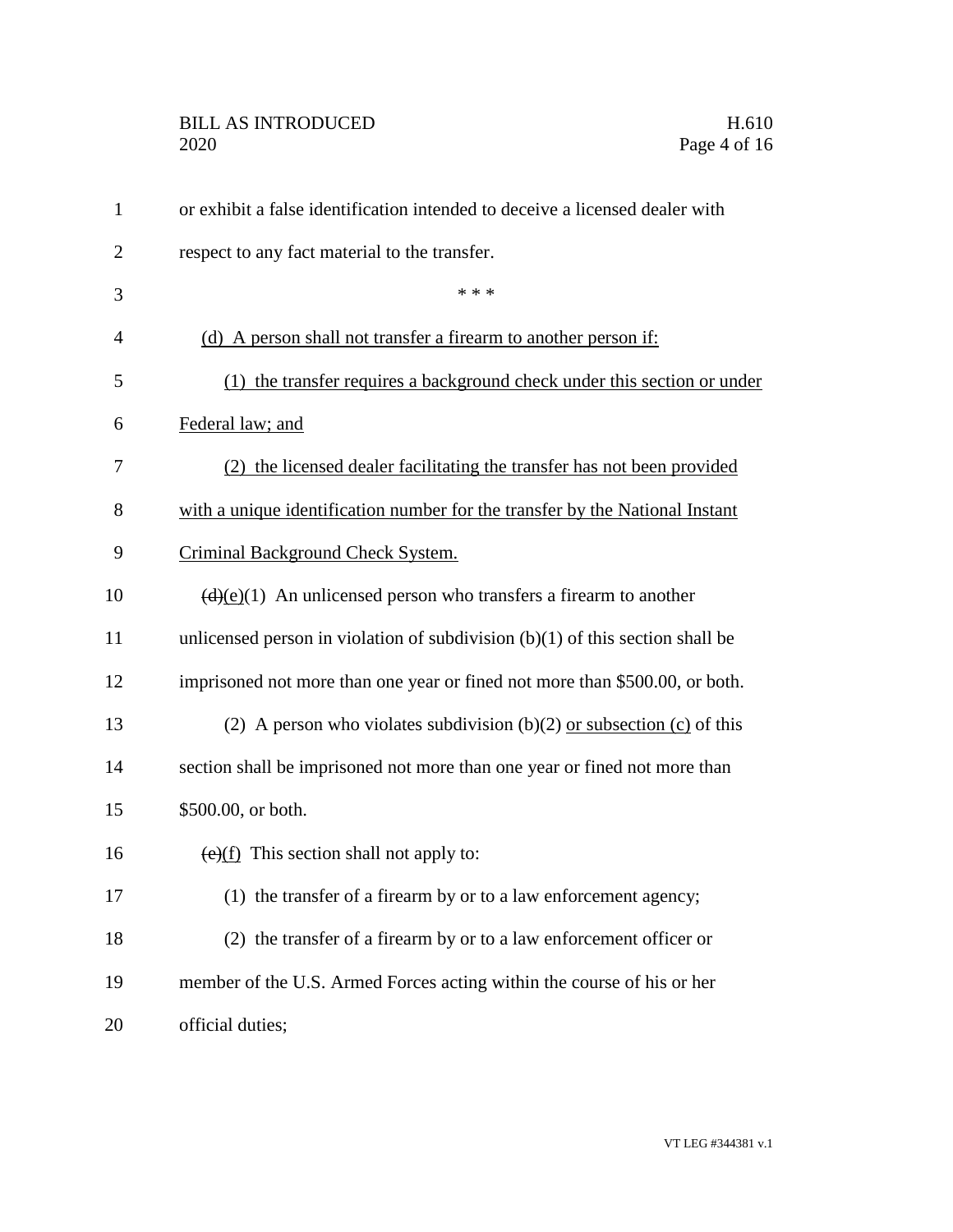## BILL AS INTRODUCED H.610<br>2020 Page 5 of 16

| $\mathbf{1}$   | (3) the transfer of a firearm from one immediate family member to                |
|----------------|----------------------------------------------------------------------------------|
| $\overline{2}$ | another immediate family member; or                                              |
| 3              | (4) a person who transfers the firearm to another person in order to             |
| $\overline{4}$ | prevent imminent harm to any person, provided that this subdivision shall only   |
| 5              | apply while the risk of imminent harm exists.                                    |
| 6              | $(f)(g)$ A licensed dealer who facilitates a firearm transfer pursuant to this   |
| 7              | section shall be immune from any civil or criminal liability for any actions     |
| 8              | taken or omissions made when facilitating the transfer in reliance on the        |
| 9              | provisions of this section. This subsection shall not apply to reckless or       |
| 10             | intentional misconduct by a licensed dealer.                                     |
| 11             | *** Relief from Abuse Orders ***                                                 |
| 12             | Sec. 2. 15 V.S.A. § 1103 is amended to read:                                     |
| 13             | § 1103. REQUESTS FOR RELIEF                                                      |
| 14             | (a) Any family or household member may seek relief from abuse by                 |
| 15             | another family or household member on behalf of himself or herself or his or     |
| 16             | her children by filing a complaint under this chapter. A minor 16 years of age   |
| 17             | or older, or a minor of any age who is in a dating relationship as defined in    |
| 18             | subdivision $1101(2)$ of this chapter, may file a complaint under this chapter   |
| 19             | seeking relief on his or her own behalf. The plaintiff shall submit an affidavit |
| 20             | in support of the order.                                                         |
|                |                                                                                  |

 $***$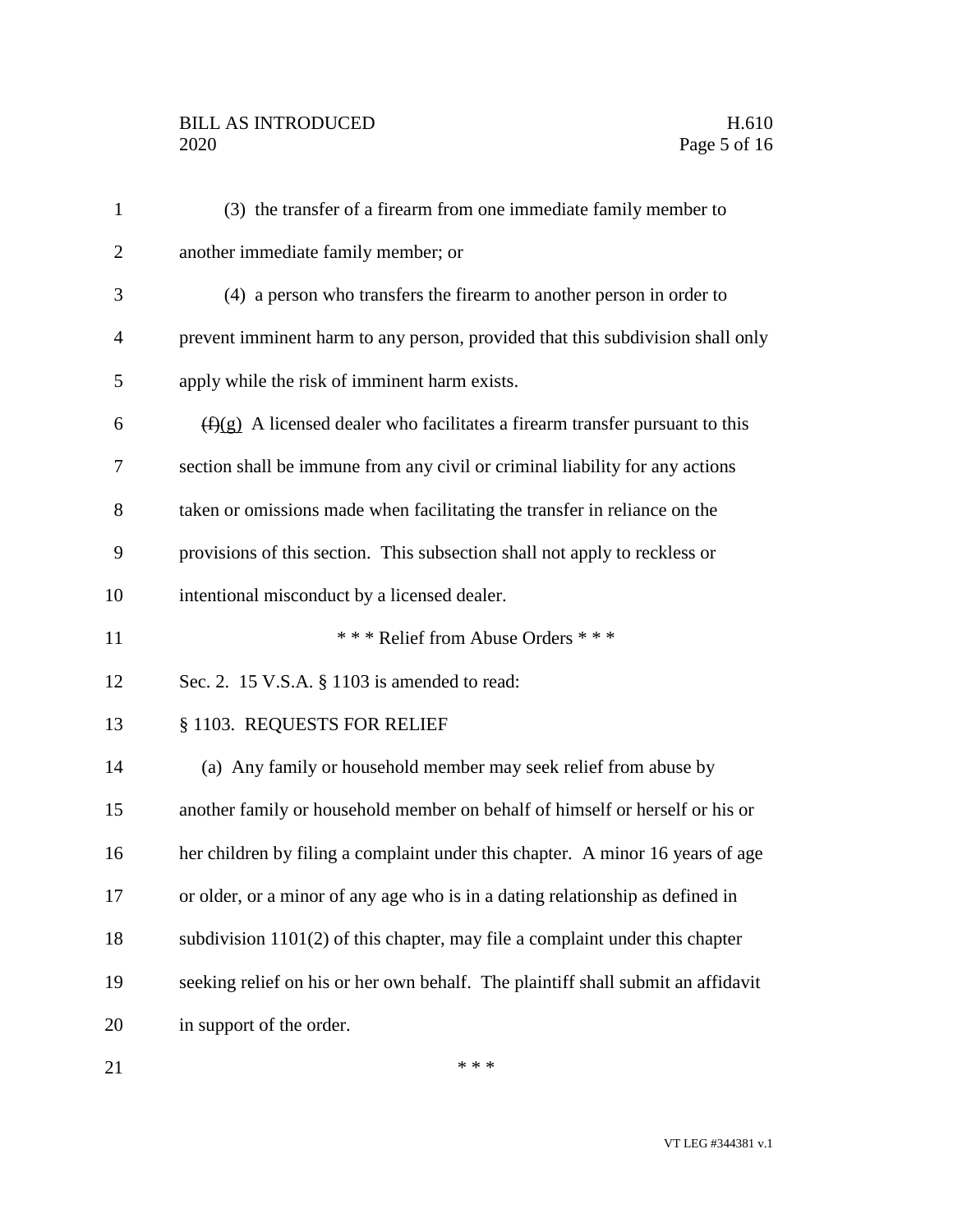## BILL AS INTRODUCED H.610<br>2020 Page 6 of 16

| $\mathbf{1}$   | $(c)(1)$ The court shall make such orders as it deems necessary to protect the    |
|----------------|-----------------------------------------------------------------------------------|
| $\overline{2}$ | plaintiff or the children, or both, if the court finds that the defendant has     |
| 3              | abused the plaintiff, and:                                                        |
| $\overline{4}$ | (A) there is a danger of further abuse; or                                        |
| 5              | (B) the defendant is currently incarcerated and has been convicted of             |
| 6              | one of the following: murder, attempted murder, kidnapping, domestic assault,     |
| 7              | aggravated domestic assault, sexual assault, aggravated sexual assault,           |
| 8              | stalking, aggravated stalking, lewd or lascivious conduct with a child, use of a  |
| 9              | child in a sexual performance, or consenting to a sexual performance.             |
| 10             | * * *                                                                             |
| 11             | $(3)(A)$ The court order shall:                                                   |
| 12             | $(i)$ Unless subdivision (4) of this subsection (c) applies, require the          |
| 13             | immediate relinquishment, until the expiration of the order, of all firearms that |
| 14             | are in the defendant's possession, ownership, or control or that another person   |
| 15             | possesses, owns, or controls on behalf of the defendant;                          |
| 16             | (ii) prohibit the defendant from residing at a residence where                    |
| 17             | firearms are present; and                                                         |
| 18             | (iii) inform the defendant that he or she is prohibited from                      |
| 19             | possessing firearms until the expiration of the order.                            |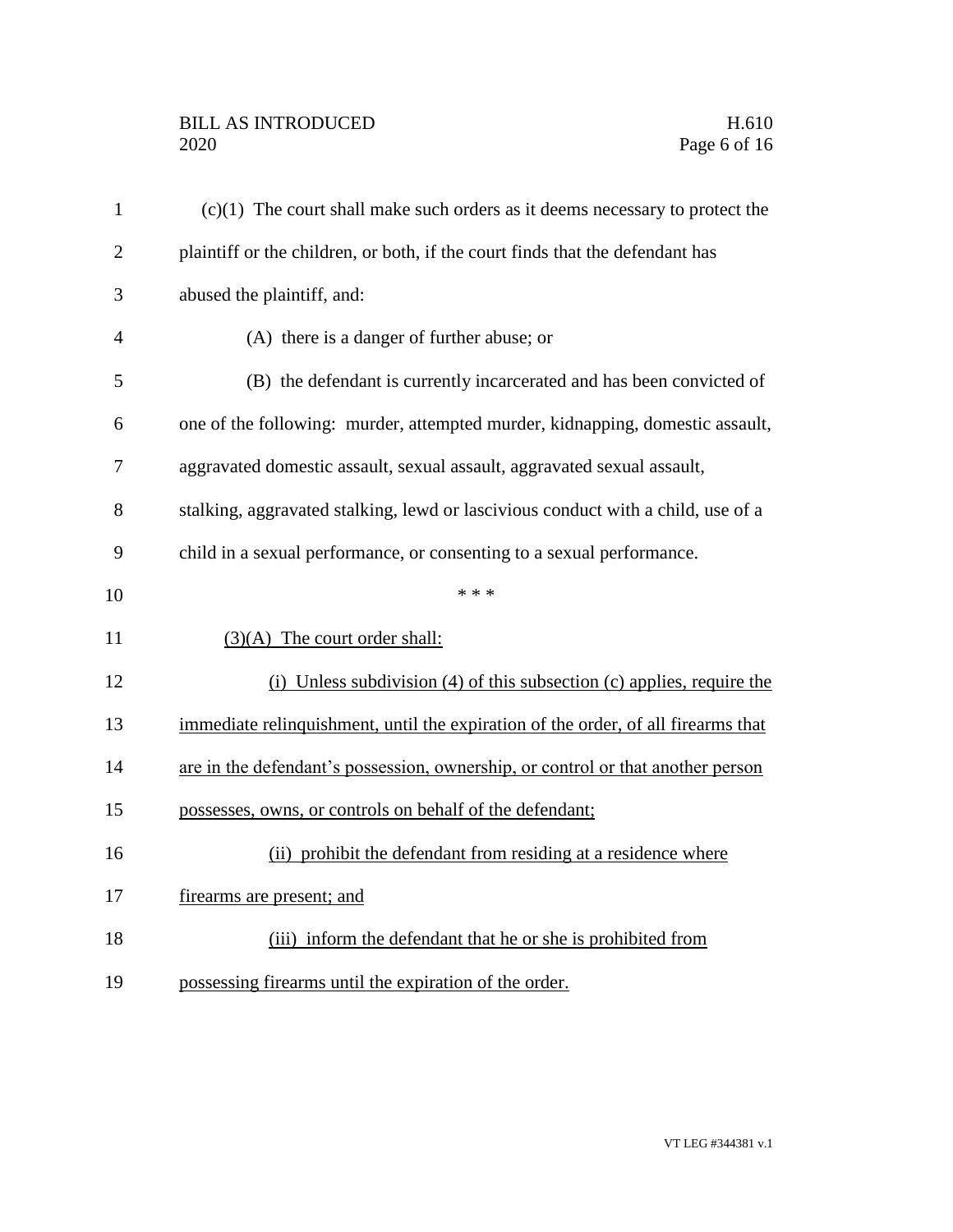## BILL AS INTRODUCED H.610<br>2020 Page 7 of 16

| $\mathbf{1}$   | (B) The court may issue a warrant, to be served with the order, for               |
|----------------|-----------------------------------------------------------------------------------|
| $\overline{2}$ | seizure of firearms from the defendant if the court finds there is probable cause |
| 3              | to believe:                                                                       |
| $\overline{4}$ | (i) there are firearms in the defendant's possession, ownership, or               |
| 5              | control at the time the order is issued or while it is in effect;                 |
| 6              | (ii) the defendant has committed an act of abuse; and                             |
| 7              | (iii) a search for and seizure of the firearms is necessary to protect            |
| 8              | the life, health, or well-being of a victim on whose behalf the relief is sought. |
| 9              | (C) Firearms relinquished or seized under this subdivision (3) shall              |
| 10             | be transported and stored pursuant to 20 V.S.A. § 2307.                           |
| 11             | (D) A law enforcement agency shall be immune from civil or                        |
| 12             | criminal liability for any damage or deterioration of firearms relinquished or    |
| 13             | seized pursuant to subdivision $(A)$ or $(B)$ of this subdivision $(3)$ . This    |
| 14             | subdivision (D) shall not apply if the damage or deterioration occurred as a      |
| 15             | result of recklessness, gross negligence, or intentional misconduct by the law    |
| 16             | enforcement agency.                                                               |
| 17             | (4) At the final hearing, the court shall question the defendant under            |
| 18             | oath about any firearms that he or she possesses or controls. If the defendant    |
| 19             | testifies under oath that he or she does not possess or control any firearms, the |
| 20             | final order shall not require the defendant to relinquish firearms pursuant to    |
| 21             | subdivision $(3)(A)(i)$ of this subsection.                                       |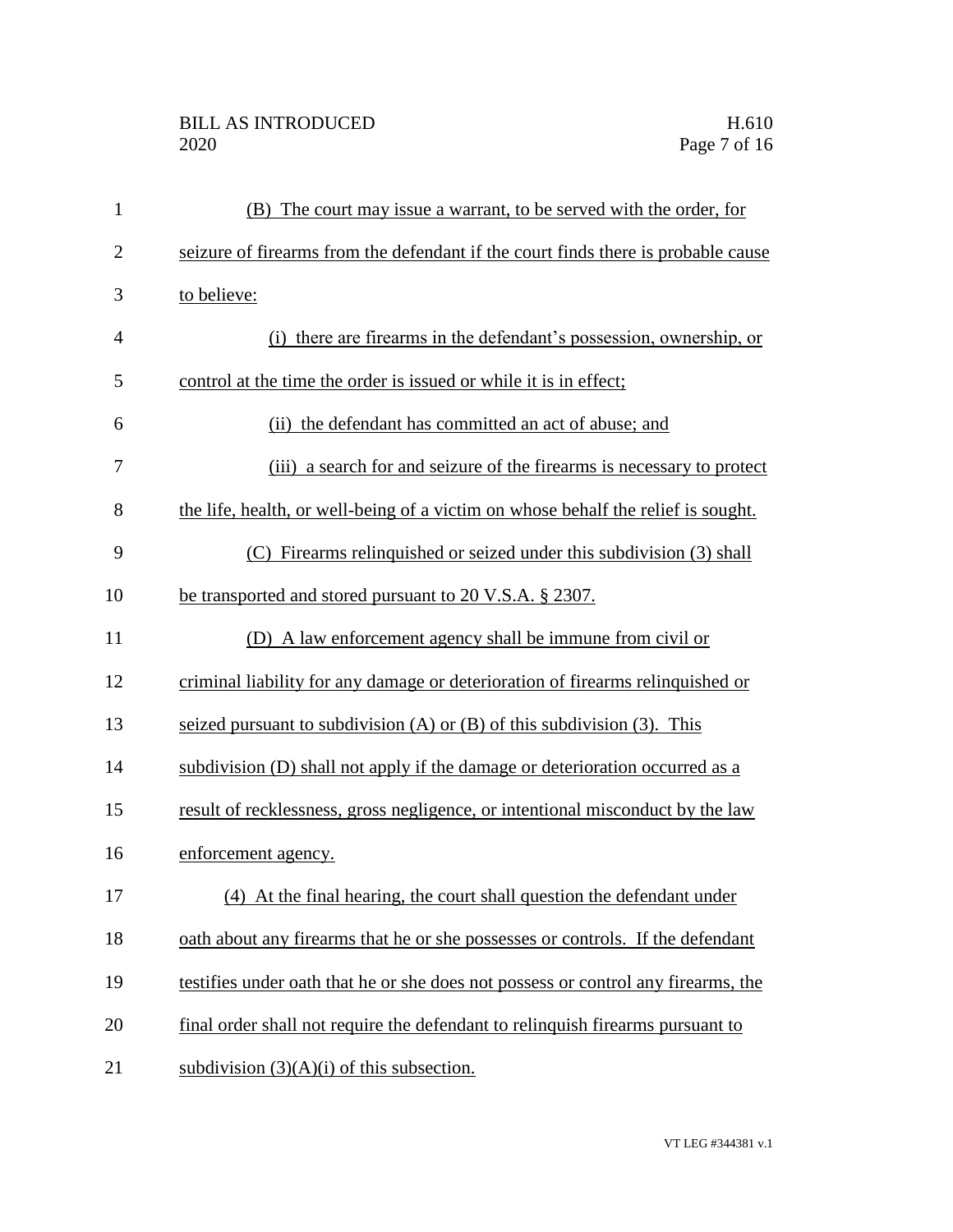| $\mathbf{1}$   | * * *                                                                             |
|----------------|-----------------------------------------------------------------------------------|
| $\overline{2}$ | $(h)(1)$ Form complaints and form orders shall be provided by the Court           |
| 3              | Administrator and shall be maintained by the clerks of the courts.                |
| $\overline{4}$ | (2) The Complaint for Relief from Abuse and the Affidavit in Support              |
| 5              | of Relief From Abuse Complaint shall include specific provisions collecting       |
| 6              | information about the defendant's firearms, including questions that require the  |
| 7              | plaintiff to state with particularity the type and location of any firearm in the |
| 8              | defendant's possession, ownership, or control or that another person possesses,   |
| 9              | owns, or controls on behalf of the defendant.                                     |
| 10             | * * *                                                                             |
| 11             | Sec 3. 15 V.S.A. § 1104 is amended to read:                                       |
| 12             | § 1104. EMERGENCY RELIEF                                                          |
| 13             | (a) In accordance with the Vermont Rules of Civil Procedure, temporary            |
| 14             | orders under this chapter may be issued ex parte, without notice to the           |
| 15             | defendant, upon motion and findings by the court that the defendant has abused    |
| 16             | the plaintiff or the plaintiff's children, or both. The plaintiff shall submit an |
| 17             | affidavit in support of the order. A minor 16 years of age or older, or a minor   |
| 18             | of any age who is in a dating relationship as defined in subdivision $1101(2)$ of |
| 19             | this chapter, may seek relief on his or her own behalf. Relief under this section |
| 20             | shall be limited as follows:                                                      |
|                |                                                                                   |

 $***$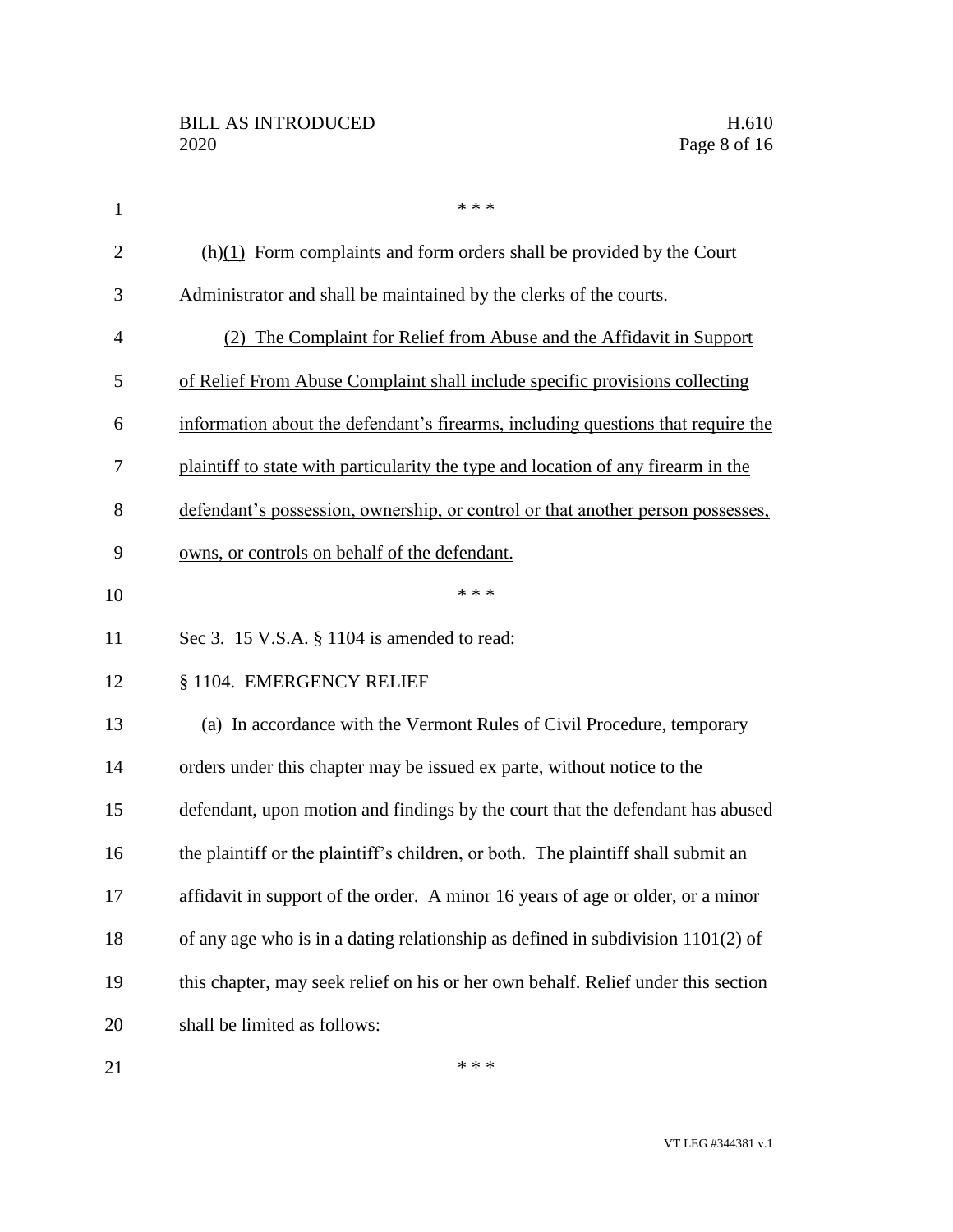| $\mathbf{1}$   | $(4)(A)$ An order issued under this section shall:                                |
|----------------|-----------------------------------------------------------------------------------|
| $\overline{2}$ | (i) require the immediate relinquishment, until the expiration of                 |
| 3              | the order, of all firearms that are in the defendant's possession, ownership, or  |
| $\overline{4}$ | control or that another person possesses, owns, or controls on behalf of the      |
| 5              | defendant;                                                                        |
| 6              | (ii) prohibit the defendant from residing at a residence where                    |
| 7              | firearms are present; and                                                         |
| 8              | (iii) inform the defendant that he or she is prohibited from                      |
| 9              | possessing firearms until the expiration of the order.                            |
| 10             | (B) The court may issue a warrant, to be served with the order, for               |
| 11             | seizure of firearms from the defendant if the court finds there is probable cause |
| 12             | to believe:                                                                       |
| 13             | (i) there are firearms in the defendant's possession, ownership, or               |
| 14             | control at the time the order is issued or while it is in effect;                 |
| 15             | (ii) the defendant has committed an act of abuse; and                             |
| 16             | (iii) a search for and seizure of the firearms is necessary to protect            |
| 17             | the life, health, or well-being of a victim on whose behalf the relief is sought. |
| 18             | Firearms relinquished or seized under this subdivision (4) shall<br>(C)           |
| 19             | be relinquished, transported, and stored pursuant to 20 V.S.A. § 2307.            |
| 20             | (D) A law enforcement agency shall be immune from civil or                        |
| 21             | criminal liability for any damage or deterioration of firearms relinquished       |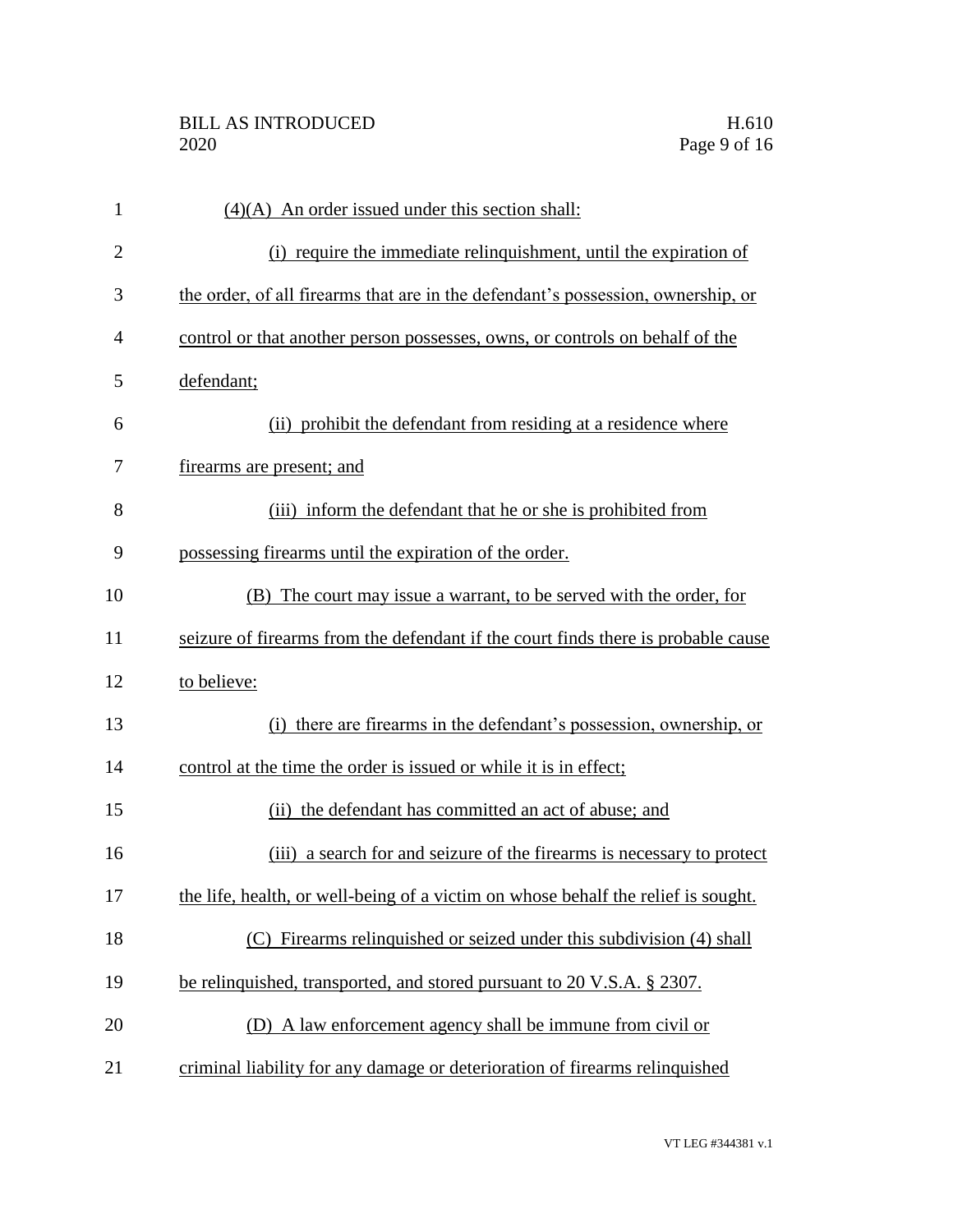| $\mathbf{1}$   | pursuant to subdivision (A) of this subdivision (4). This subdivision (D) shall   |
|----------------|-----------------------------------------------------------------------------------|
| $\overline{2}$ | not apply if the damage or deterioration occurred as a result of recklessness,    |
| 3              | gross negligence, or intentional misconduct by the law enforcement agency.        |
| $\overline{4}$ | * * *                                                                             |
| 5              | $(c)(1)$ Form complaints and form orders shall be provided by the Court           |
| 6              | Administrator and shall be maintained by the clerks of the courts.                |
| 7              | (2) The Complaint for Relief from Abuse and the Affidavit in Support              |
| 8              | of Relief From Abuse Complaint shall include specific provisions collecting       |
| 9              | information about the defendant's firearms, including questions that require the  |
| 10             | plaintiff to state with particularity the type and location of any firearm in the |
| 11             | defendant's possession, ownership, or control or that another person possesses,   |
| 12             | owns, or controls on behalf of the defendant.                                     |
| 13             | * * *                                                                             |
| 14             | Sec. 4. 13 V.S.A. § 4017a is added to read:                                       |
| 15             | § 4017a. PERSONS SUBJECT TO RELIEF FROM ABUSE ORDERS;                             |
| 16             | PROHIBITION ON POSSESSION OF FIREARMS                                             |
| 17             | (a) A person shall not possess, ship, transport, or receive a firearm if the      |
| 18             | person is the subject of an emergency relief from abuse order issued pursuant     |
| 19             | to 15 V.S.A. § 1103 or a final relief from abuse order issued pursuant to         |
| 20             | 15 V.S.A. § 1104.                                                                 |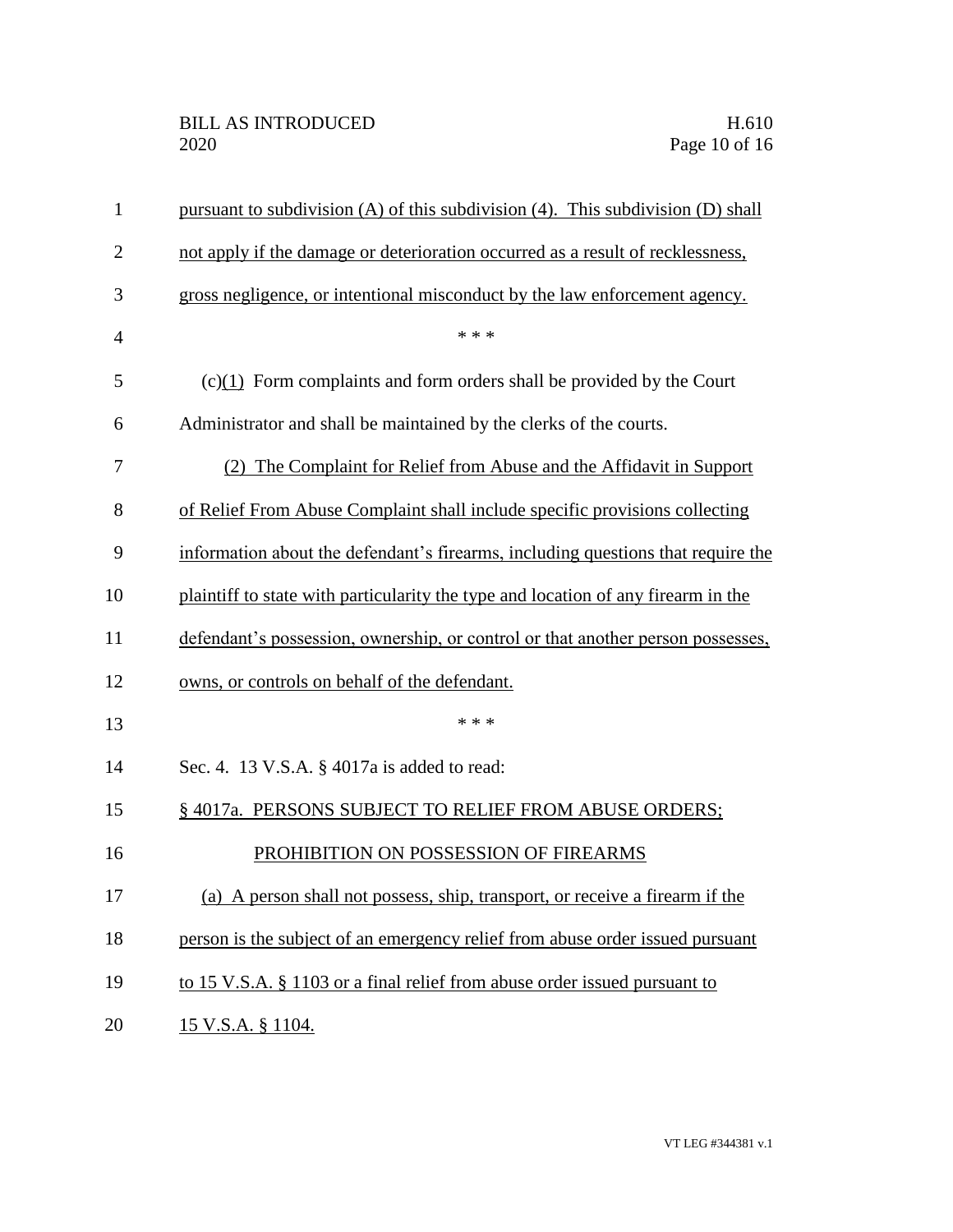| $\mathbf{1}$   | (b) A person who violates this section shall be imprisoned not more than        |
|----------------|---------------------------------------------------------------------------------|
| $\overline{2}$ | two years or fined not more than \$1,000.00, or both.                           |
| 3              | Sec. 5. 15 V.S.A. § 1105 is amended to read:                                    |
| $\overline{4}$ | $§ 1105$ . SERVICE                                                              |
| 5              | (a) A complaint or ex parte temporary order or final order issued under this    |
| 6              | chapter shall be served in accordance with the Vermont Rules of Civil           |
| 7              | Procedure and may be served by any law enforcement officer. A court that        |
| 8              | issues an order under this chapter during court hours shall promptly transmit   |
| 9              | the order electronically or by other means to a law enforcement agency for      |
| 10             | service.                                                                        |
| 11             | * * *                                                                           |
| 12             | $(e)(1)$ On or before January 1 of each year, any law enforcement agency        |
| 13             | that has within the previous year served a temporary or final order pursuant to |
| 14             | this chapter shall report to the Department of Public Safety:                   |
| 15             | (A) the total number of temporary orders the agency served during               |
| 16             | the previous year;                                                              |
| 17             | (B) the total number of final orders the agency served during the               |
| 18             | previous year; and                                                              |
| 19             | (C) the number of nonevidentiary firearms the agency collected                  |
| 20             | during the previous year while serving a temporary or final order pursuant to   |
| 21             | this chapter.                                                                   |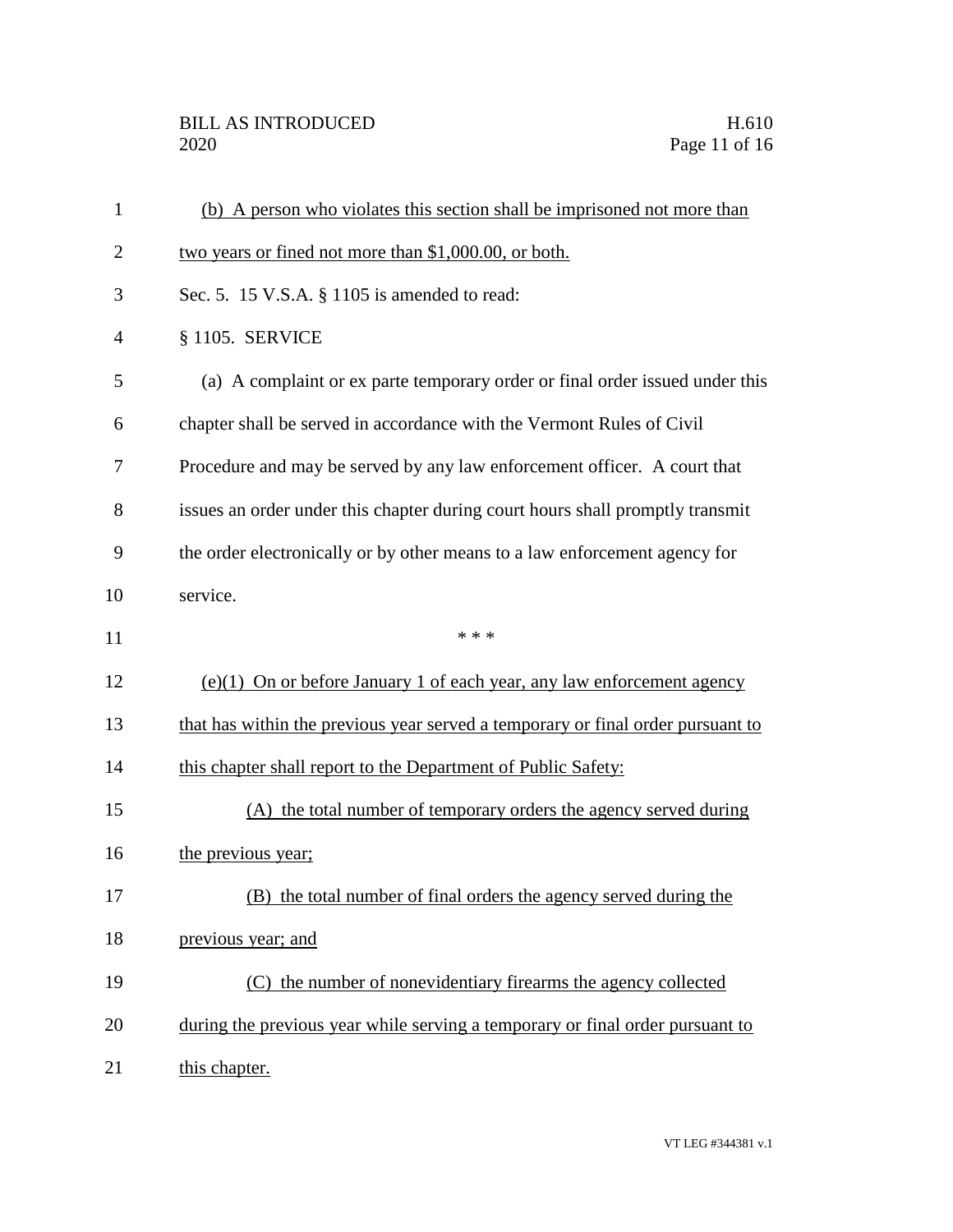| 1              | (2) On or before January 31 of each year, the Department of Public              |
|----------------|---------------------------------------------------------------------------------|
| $\overline{2}$ | Safety shall report the data it has received pursuant to this subsection to the |
| 3              | House and Senate Committees on Judiciary.                                       |
| $\overline{4}$ | (f) On or before January 31 of each year, the Supreme Court shall report to     |
| 5              | the House and Senate Committees on Judiciary the number of show cause           |
| 6              | hearings held during the previous 12 months as a result of compliance or        |
| 7              | noncompliance with a temporary or final order issued pursuant to this chapter.  |
| 8              | * * *                                                                           |
| 9              | *** Extreme Risk Protection Orders ***                                          |
| 10             | Sec. 6. 13 V.S.A. § 4051 is amended to read:                                    |
| 11             | §4051. DEFINITIONS                                                              |
| 12             | As used in this subchapter:                                                     |
| 13             | * * *                                                                           |
| 14             | (7) "Household member" has the same meaning as in 15 V.S.A. § 1101.             |
| 15             | Sec. 7. 13 V.S.A. § 4052 is amended to read:                                    |
| 16             | § 4052. JURISDICTION AND VENUE                                                  |
| 17             | * * *                                                                           |
| 18             | (c) Proceedings under this chapter shall be commenced in the county where       |
| 19             | the law enforcement agency is located, the county where the family or           |
| 20             | household member or the respondent resides, or the county where the events      |
| 21             | giving rise to the petition occur.                                              |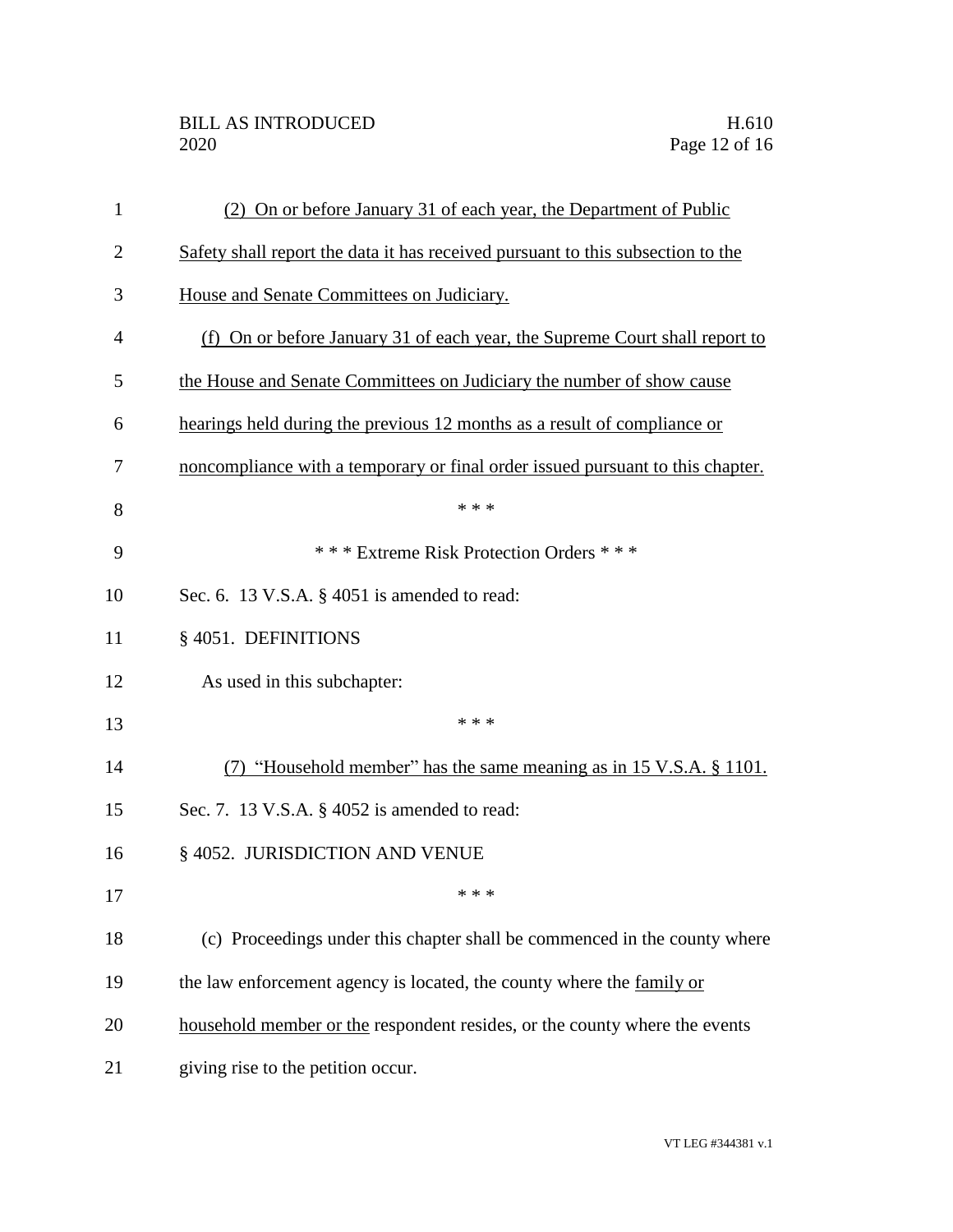| $\mathbf{1}$   | Sec. 8. 13 V.S.A. § 4053 is amended to read:                                                      |
|----------------|---------------------------------------------------------------------------------------------------|
| $\overline{2}$ | § 4053. PETITION FOR EXTREME RISK PROTECTION ORDER                                                |
| 3              | (a) A State's Attorney $\Theta$ <sub>r</sub> , the Office of the Attorney General, or a family or |
| $\overline{4}$ | household member may file a petition requesting that the court issue an                           |
| 5              | extreme risk protection order prohibiting a person from purchasing, possessing,                   |
| 6              | or receiving a dangerous weapon or having a dangerous weapon within the                           |
| 7              | person's custody or control. The petitioner shall submit an affidavit in support                  |
| 8              | of the petition.                                                                                  |
| 9              | * * *                                                                                             |
| 10             | Sec. 9. 13 V.S.A. § 4054 is amended to read:                                                      |
| 11             | § 4054. EMERGENCY RELIEF; TEMPORARY EX PARTE ORDER                                                |
| 12             | (a)(1) A State's Attorney $\Theta$ . the Office of the Attorney General, or a family              |
| 13             | or household member may file a motion requesting that the court issue an                          |
| 14             | extreme risk protection order ex parte, without notice to the respondent. A law                   |
| 15             | enforcement officer may notify the court that an ex parte extreme risk                            |
| 16             | protection order is being requested pursuant to this section, but the court shall                 |
| 17             | not issue the order until after the motion is submitted.                                          |
| 18             | * * *                                                                                             |
| 19             | Sec. 10. 13 V.S.A. § 4055 is amended to read:                                                     |
| 20             | §4055. TERMINATION AND RENEWAL MOTIONS                                                            |
| 21             | * * *                                                                                             |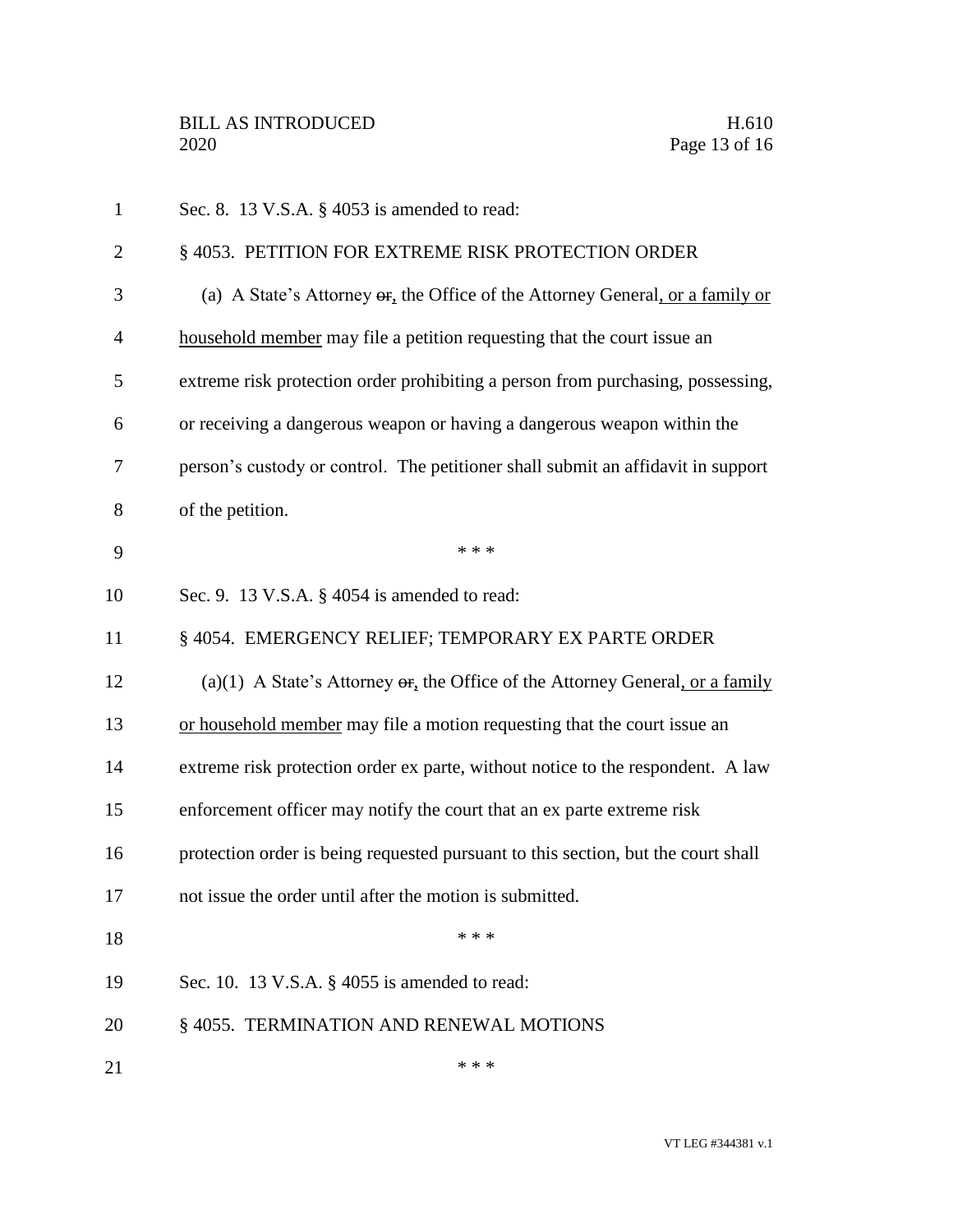## BILL AS INTRODUCED H.610<br>2020 Page 14 of 16

| $\mathbf{1}$   | (b)(1) A State's Attorney $\Theta$ <b>F</b> , the Office of the Attorney General, or a |
|----------------|----------------------------------------------------------------------------------------|
| $\overline{c}$ | family or household member may file a motion requesting that the court renew           |
| 3              | an extreme risk protection order issued under this section or section 4053 of          |
| $\overline{4}$ | this title for an additional period of up to six months. The motion shall be           |
| 5              | accompanied by an affidavit and shall be filed not more than 30 days and not           |
| 6              | less than 14 days before the expiration date of the order. The motion and              |
| 7              | affidavit shall comply with the requirements of subsection 4053(c) of this title,      |
| 8              | and the moving party shall have the burden of proof by clear and convincing            |
| 9              | evidence.                                                                              |
| 10             | * * *                                                                                  |
| 11             | Sec. 11. 13 V.S.A. § 4057 is amended to read:                                          |
| 12             | § 4057. PROCEDURE                                                                      |
| 13             | (a) Except as otherwise specified, proceedings commenced under this                    |
| 14             | subchapter shall be in accordance with the Vermont Rules for Family                    |
| 15             | Proceedings and shall be in addition to any other available civil or criminal          |
| 16             | remedies.                                                                              |
| 17             | * * *                                                                                  |
| 18             | $(d)(1)$ For purposes of a petition filed pursuant to this subchapter, a health        |
| 19             | care provider may notify a law enforcement officer when the provider believes          |
| 20             | in good faith that disclosure of the information is necessary to prevent or lessen     |
| 21             | a serious and imminent threat to the health or safety of a person or the public.       |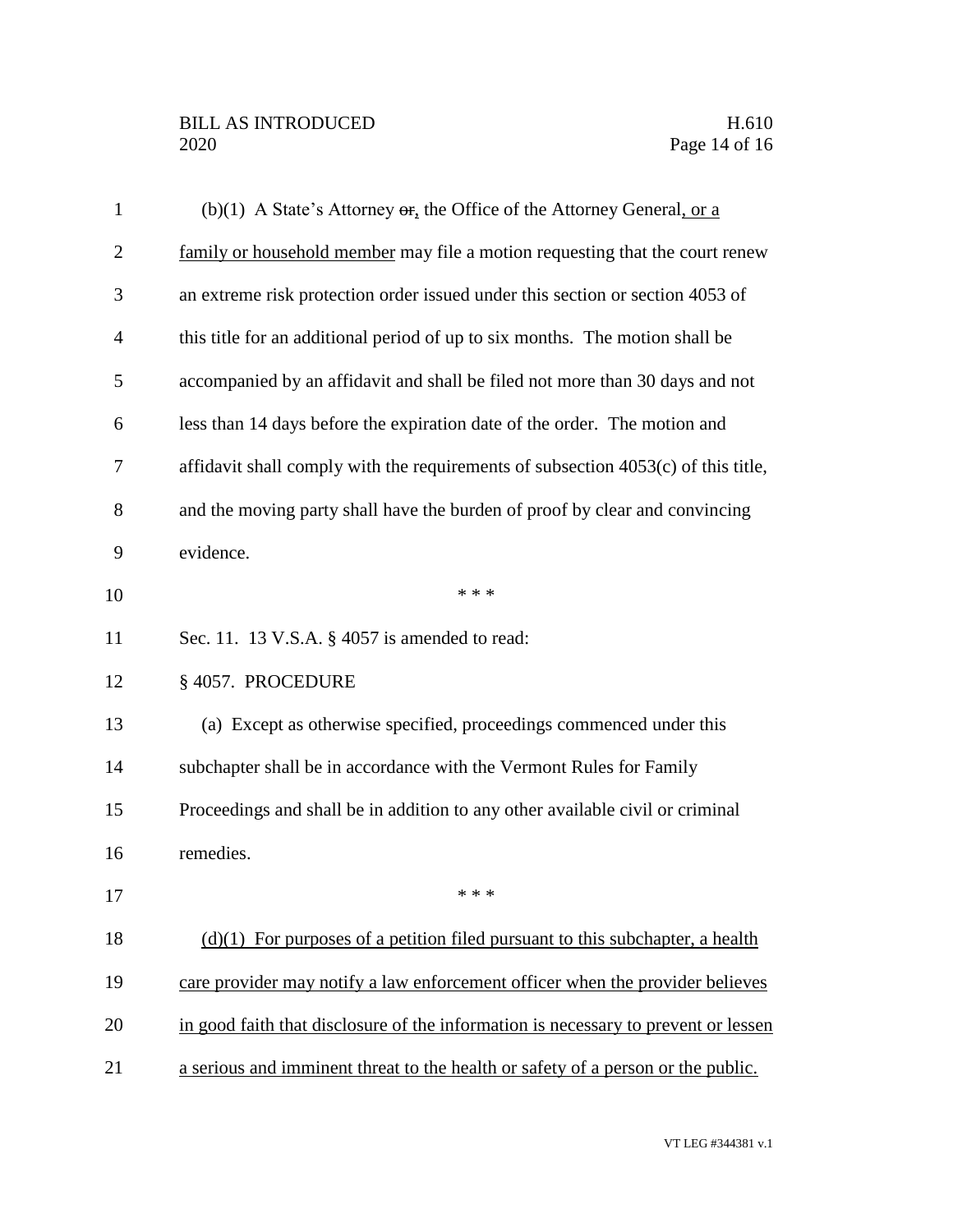| $\mathbf{1}$   | (2) As used in this subsection:                                                   |
|----------------|-----------------------------------------------------------------------------------|
| $\overline{2}$ | (A) "Health care provider" has the same meaning as in 18 V.S.A.                   |
| 3              | <u>§9432.</u>                                                                     |
| $\overline{4}$ | (B) "Necessary to prevent or lessen a serious and imminent threat to              |
| 5              | the health or safety of a person or the public" includes circumstances when the   |
| 6              | health care provider reasonably believes that the patient poses an extreme risk   |
| 7              | of causing harm to himself or herself or another person by purchasing.            |
| 8              | possessing, or receiving a dangerous weapon or by having a dangerous weapon       |
| 9              | within his or her custody or control.                                             |
| 10             | *** Conditions of Release Prior to Trial ***                                      |
| 11             | Sec. 12. 13 V.S.A. § 7554 is amended to read:                                     |
| 12             | § 7554. RELEASE PRIOR TO TRIAL                                                    |
| 13             | (a) Release; conditions of release. Any person charged with an offense,           |
| 14             | other than a person held without bail under section 7553 or 7553a of this title,  |
| 15             | shall at his or her appearance before a judicial officer be ordered released      |
| 16             | pending trial in accordance with this section.                                    |
| 17             | * * *                                                                             |
| 18             | (2) If the judicial officer determines that conditions of release imposed         |
| 19             | to ensure appearance will not reasonably protect the public, the judicial officer |
| 20             | may impose in addition the least restrictive of the following conditions or the   |